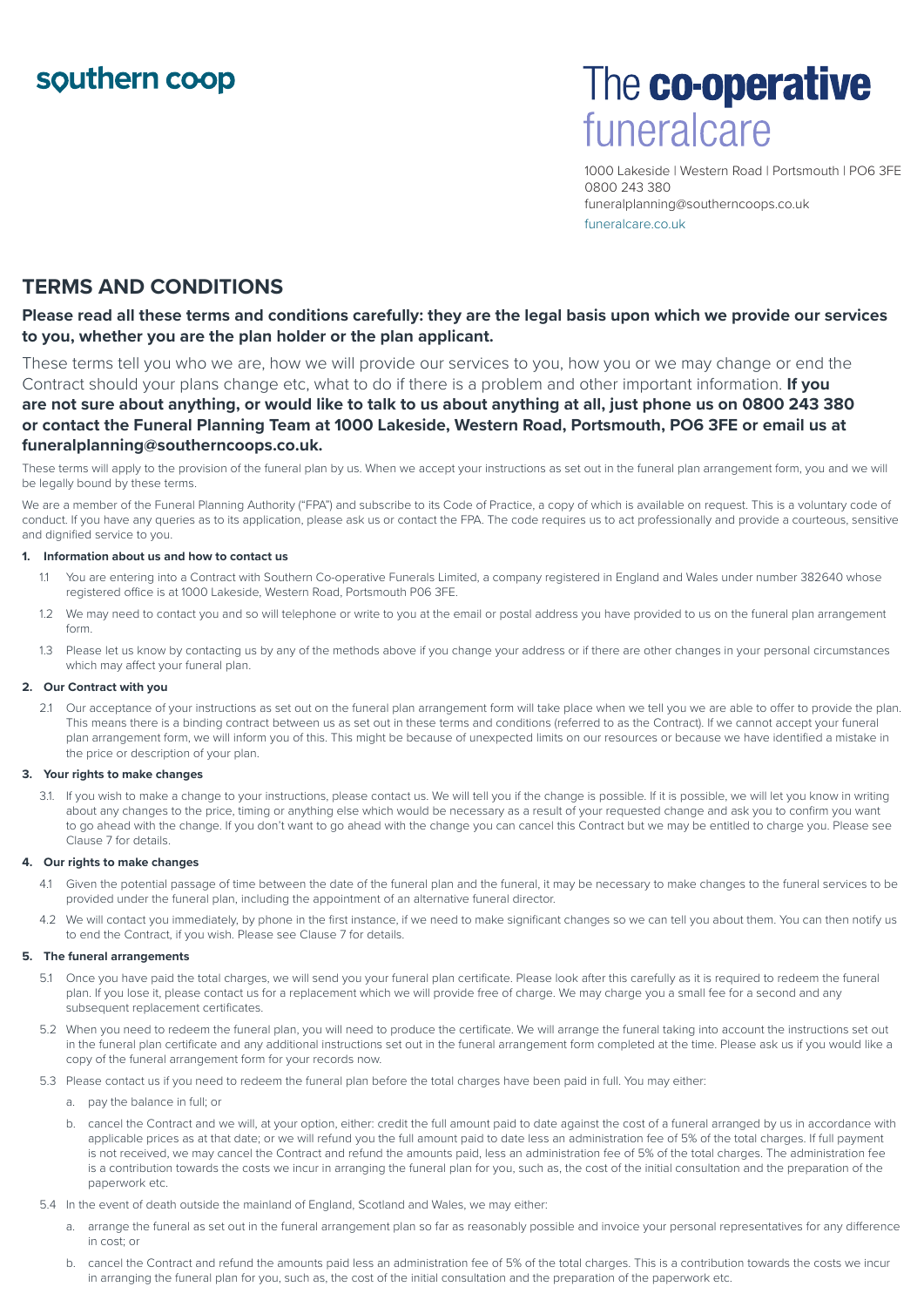- 5.5 In the event that we apply Clause 5.3b or 5.4b in relation to funeral plans and the funeral plan is redeemed within 30 days of the date of the funeral plan arrangement form, the 5% administration fee shall not be applied.
- 5.6 The funeral director named on the funeral plan arrangement form will be expected to arrange your funeral, however, the funeral plan is fully transferable to any Co-operative owned funeral business in the UK with whom we have a reciprocal arrangement. Should we be unable to arrange that the funeral services are delivered by a Co-operative owned business in the first instance, we may need to appoint an alternative funeral director to deliver the funeral services on our behalf. If you wish to use a different non Co-operative owned funeral director, please contact us as there may be additional charges which will apply. If an alternative funeral director arranges your funeral, we may need to ask you or your personal representatives to pay additional charges but we will tell you about these and you may choose to cancel the Contract and obtain a refund for amounts paid less an administration fee of 5% of the total charges. Please see Clause 7 for details.
- 5.7 Please note your funeral plan only covers the services and items as listed on the funeral plan certificate. There may be extra charges for extra services, such as, removal of artificial limbs and pacemakers; transportation of the body for a distance of over 50 miles etc. Additionally, there are a number of items that are not covered by our burial plans because they may not be required for every burial, and because there is a wide variation in costs and regulations in the UK for cemeteries, churchyards, graveyards and crematoria. Items that will not be covered include, but are not limited to:
	- a. the purchase of a grave;
	- b. if you don't meet the criteria for a local resident set out by the Local Authority, then there may be additional fees to pay;
	- c. the cost of memorials and headstones, including the repair, cleaning, re-fixing or additional inscriptions (unless a specific memorial plan has been purchased);
	- d. the cost of a temporary grave marker, which in some cemeteries is placed on a grave after the funeral until a headstone can be erected.
- 5.8 Please speak to us about upgrades or additional services which you would like to be included in the funeral plan or, if you are redeeming the funeral plan, the actual funeral. Any additional services or any upgrades of services which are required which are not covered by the funeral plan will be calculated and charged on the basis of the prevailing rates and any difference between the two charges at the time will be invoiced separately.
- 5.9 We will not refund any amounts or make any credits against additional services, if any of the services included in the funeral plan do not form part of the funeral.
- 5.10 It may not be possible to arrange your funeral if you have decided to offer to donate your body to medical science and this offer is accepted by the relevant medical school on your death. In this case, on receipt of the appropriate confirmation from the medical school, we will cancel the Contract and refund all amounts paid as at that date.

#### **6. Price, instalments, payment and prepayment**

- 6.1 The person who has signed the funeral plan arrangement form, is the person who is legally responsible for paying for the funeral plan.
- 6.2 The price you will need to pay is set out in the funeral plan arrangement form. The price will vary depending on the services selected but will include a fixed administration fee which is listed separately on the funeral plan arrangement form. We will confirm details of your payment plan in writing.
- 6.3 If you have elected to pay in instalments, the total price you will pay for the funeral plan will be higher as it will include a charge for the convenience of paying in instalments. If you decide to accelerate your payments and pay the total charges earlier than originally agreed, you can cancel the Contract and we will, at your option, either: credit the full amount paid to date against the cost of a funeral arranged by us or another funeral plan at the prevailing prices; or we will refund you the full amount paid to date less an administration fee of 5%. Otherwise you will still be liable to pay the full amount.
- 6.4 We undertake that the total charges including the administration fee will be applied towards a contract of whole life insurance on your life (or the person for whom the funeral is to be provided), effected and carried out by an authorised person who has permission to effect and carry out such contracts of insurance, for the purpose of providing the funeral. We are entitled, in line with industry practice, to receive a reasonable commission from this authorised person in respect of the funds applied.

#### **7. Your rights to end the Contract between us and charges payable**

7.1 You can withdraw your instructions by telling us before you sign the funeral plan arrangement form and pay any amounts. If you simply wish to change your mind, you don't need to give us a reason.

#### **7.2 COOLING OFF PERIOD**

If you have entered into this Contract by signing the funeral plan arrangement form away from our permanent place of business (for example, in your home), you have a legal right to terminate this Contract for a period of 30 days from the date you signed the funeral plan arrangement form and receive a full refund of all amounts paid unless you have requested services during that period, in which case you will have to pay a reasonable sum for those services. You may exercise this right by contacting us in writing which includes by email. Our address details are set out above.

- 7.3 You may cancel the funeral plan (meaning you are ending the Contract) at any time without telling us the reason but we may have to charge you as set out below. If you wish to cancel the funeral plan, you must contact us in writing which includes by email and return the certificate to us. Our address details are set out above.
- 7.4 If you are cancelling the funeral plan for a reason set out in (a) to (d) below, the Contract will end immediately and we will refund you in full for any amounts paid:
	- a. we have told you about a change we need to make and you do not agree;
	- b. we have told you about an error in the price and you do not want to proceed;
	- c. you have a legal right to end the Contract because of something significant we have done wrong; or
	- d. you decide to cancel the Contract because we have told you about a failure on our part caused by something beyond our reasonable control.
- 7.5 If you are cancelling the funeral plan but it is not because of one of the reasons set out in Clause 7.4, the Contract will end immediately but we may charge you compensation as follows, to cover the costs we have incurred:
	- a. if you tell us no more than 30 days after the date of the funeral plan arrangement form, we will refund you in full the amounts you have paid;
	- b. if you tell us more than 30 days after the date of the funeral plan arrangement form, we will refund you in full the amounts you have paid less an administration fee of 5% of the total charges. This is a contribution towards the costs we incur in arranging the funeral plan for you, such as, the cost of the initial consultation and the preparation of the paperwork etc.

#### **8. Our rights to end the Contract**

- 8.1 We may end the Contract and so not have any obligation to provide the funeral plan if:
	- a. you do not pay amounts when due, and you still have not paid within 14 days of us reminding you that it is due;
	- b. you have not provided the information we require set out on the funeral plan arrangement form;
	- c. we decide to cancel the Contract because you have told us about a failure on your part caused by something beyond your reasonable control; or
	- d. the funeral plan has not been redeemed by your 110th birthday or we have reasonable cause to believe your funeral has already taken place and we have not heard from you within 6 months of contacting you at your last known address.
- 8.2 If we terminate the Contract for the reasons set out in Clause 8.1 a to c, we will refund all amounts paid less an administration fee of 5% of the total charges (being a contribution towards the costs we incur in arranging the funeral plan for you, such as, the cost of the initial consultation and the preparation of the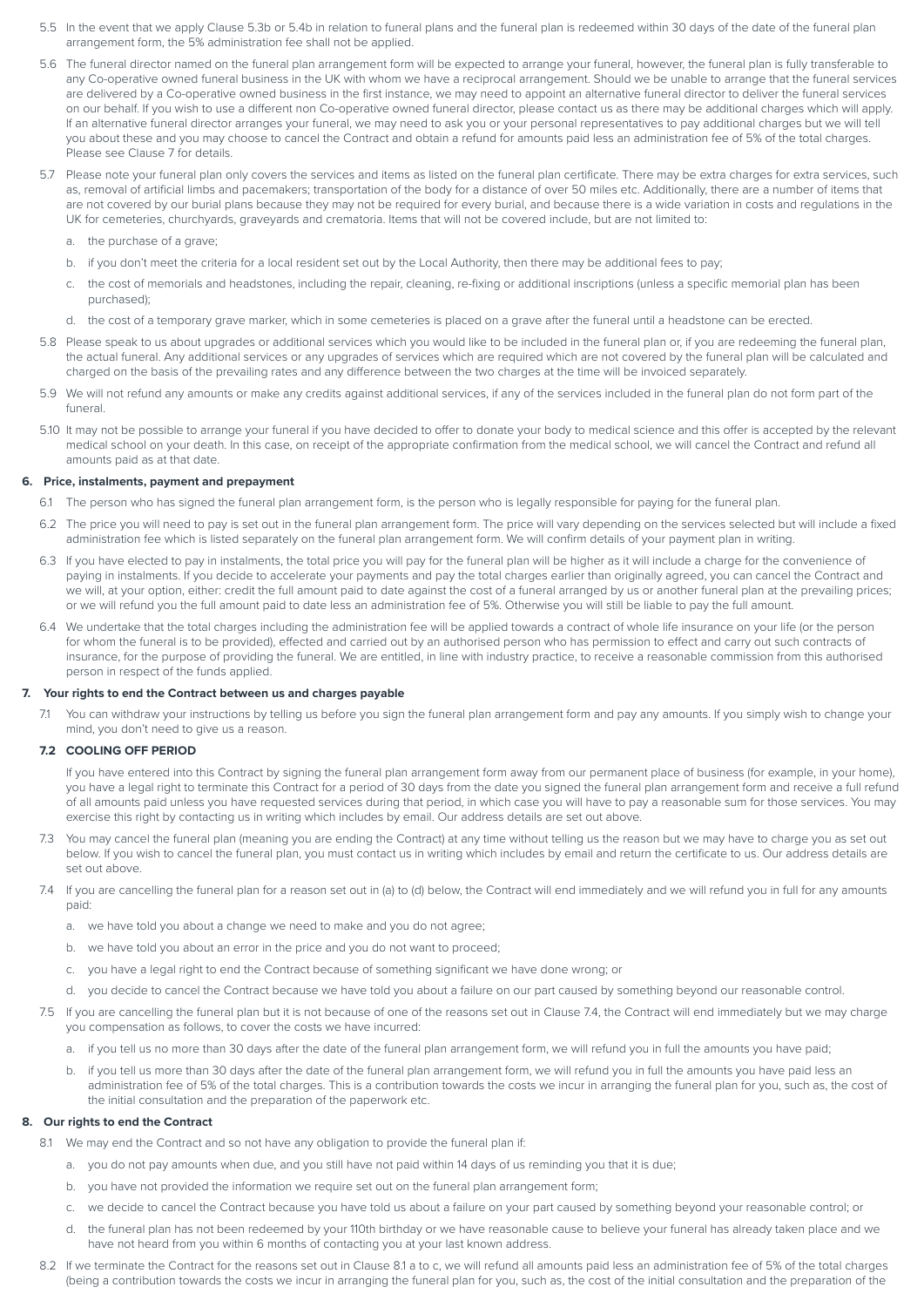paperwork etc) and, if the funeral plan has been redeemed, less an amount in respect of any reasonable costs for services already rendered and we may charge you third party fees, if we cannot recover them as we will have incurred these costs.

8.3 If we terminate the Contract for the reason set out in Clause 8.1d, we may keep any payments you have made unless we hear from you and you wish to cancel the Contract. In this case, we may cancel the Contract and refund all amounts to you less an administration fee of 5% of the total charges. This is a contribution towards the costs we incur in arranging the funeral plan for you, such as, the cost of the initial consultation and the preparation of the paperwork etc.

#### **9. Circumstances beyond the control of either party**

- 9.1 In the event of any failure by either of us because of something beyond our respective reasonable control:
	- a. the affected party will advise the other as soon as reasonably practicable; and
	- b. the affected party's obligations will be suspended so far as is reasonable, and provided that the affected party will act reasonably, the affected party will not be liable for any failure which it could not reasonably avoid, but this will not affect the other party's right to cancel this Contract.

#### **10. Excluding liability**

- 10.1 There are certain liabilities for which, as a matter of law, we do not exclude liability because we are prevented from doing so by law, for example:
	- a. any fraudulent act or omission;
	- b. death or personal injury caused by negligence;
	- c. breach of your legal rights to which you are entitled as a result of being a consumer. These include our obligation to provide the services with reasonable care and skill and to provide the funeral plan as described.
- 10.2 Subject to this, we are not liable for:
	- a. loss which was not reasonably foreseeable to both parties at the time when the Contract was made; or
	- b. loss arising from commercial loss (eg loss of profit, loss of business or loss of business opportunity) to your business which would not be suffered by a consumer - because we believe you are not paying for the funeral plan wholly or mainly in connection with your business.

#### **11. Complaints, governing law and jurisdiction**

- 11.1 If you have a query or complaint, please telephone 0800 243 380 or contact us by any of the methods set out above and we will try to resolve it. If you are not happy with the way in which your query or complaint has been settled, you may take the matter to court or to Alternative Dispute Resolution. Please see below in Clause 11.2 for details.
- 11.2 As we are a member of the Funeral Planning Authority ("FPA"), we adhere to its Code of Practice. The FPA provides an independent conciliation and arbitration service through The Chartered Institute of Arbitrators. To use this service, you should contact The Funeral Planning Authority, Barham Court, Teston, Maidstone, Kent ME18 5BZ. Telephone: 0345 601 9619 (calls cost 5p per minute plus your phone company's access charge). Email: info@funeralplanningauthority.co.uk
- 11.3 The Contract (including any non-contractual matters) is governed by the laws of England and Wales and the courts of England and Wales have jurisdiction to settle any disputes.

#### **12. Data protection**

- 12.1 We will use the personal data you provide to us to:
	- a provide the funeral plan:
	- b. process your payment for it;
	- c. pass to third parties who are providing services as part of the funeral plan or funeral.
- 12.2 If you are a member of The Southern Co-operative Limited, this Clause does not affect how we are already entitled to use the data we hold about you. Please call Member Support on 0800 652 0124 if you have any questions about this.
- 12.3 An example of a third party to whom we may pass your data is the authorised person responsible for effecting and carrying out the contract of insurance for the purpose of providing the funeral. Third parties will only use your details in relation to the funeral plan arrangements. We will never sell your data to third parties and will only pass your data to third parties where the law requires us or allows us to do so.

#### **13. Other important terms**

- 13.1 Currently, VAT is not payable in respect of funerals. However, if the costs of providing funerals do become subject to VAT, we reserve the right to recover this cost from you or your personal representative.
- 13.2 This Contract is between you and us: the funeral plan is personal to you and cannot be transferred. No other party has rights to enforce any of its terms.
- 13.3 If a court finds a part of this Contract illegal, it will not affect the rest of its terms. Each term operates separately and if a court finds one illegal the rest will remain in full force and effect.
- 13.4 Even if we delay in enforcing this Contract, we can still enforce it later. For example, if you miss a payment and we do not chase you for it, we can still require you to make the payment at a later date.